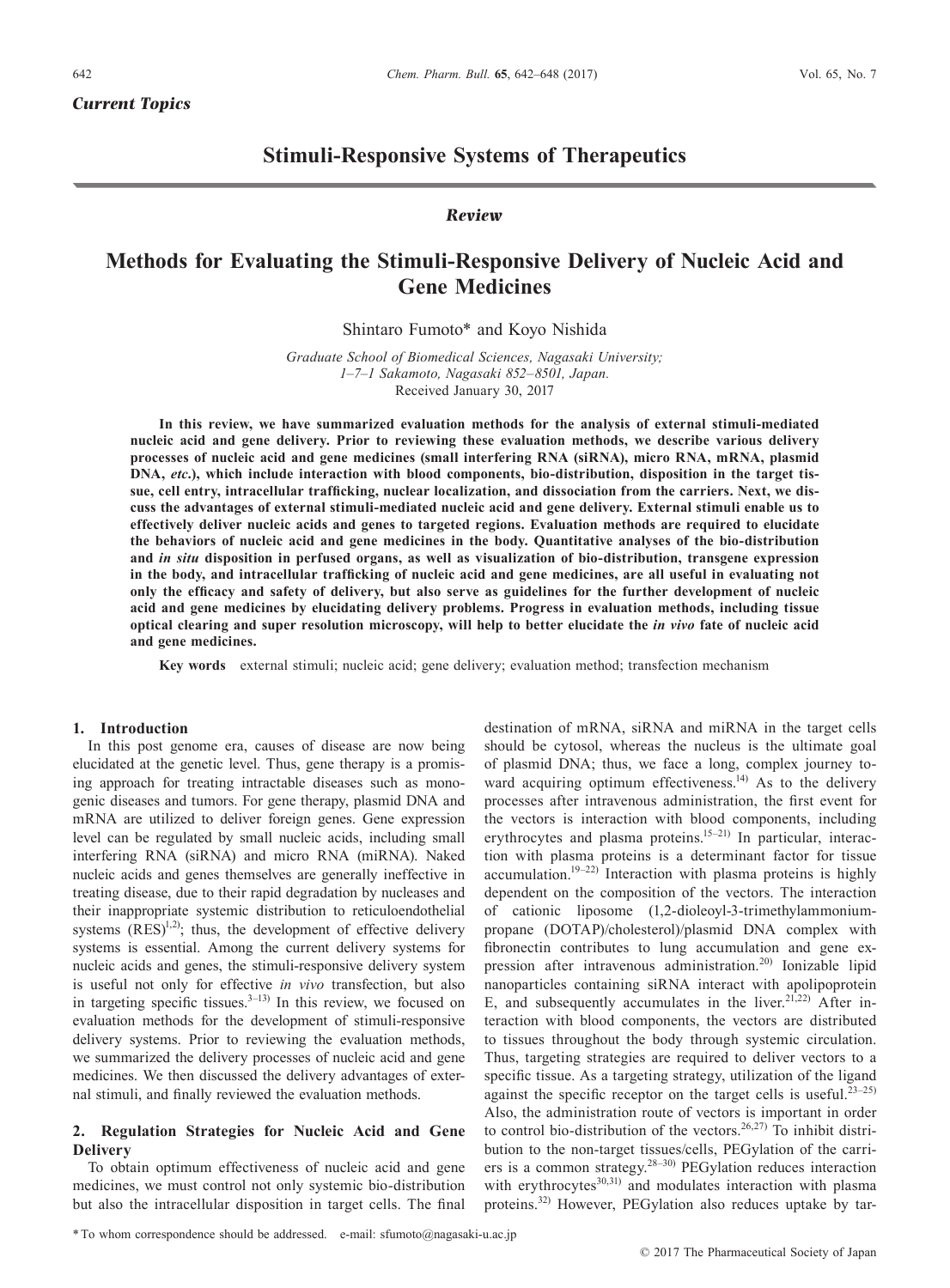get cells. This problem is known as the 'polyethylene glycol (PEG) dilemma.'33) To overcome this 'PEG dilemma,' detachable PEGylated lipids have been utilized.<sup>34,35)</sup>

After reaching the target cells, the next step is cellular uptake. Endocytosis is a primary mechanism of vector uptake. $36-41)$  There are several endocytic pathways, including clathrin-, caveolae- and flotillin-mediated endocytosis, macropinocytosis, and phagocytosis.<sup>42–44</sup>) These endocytic pathways seem to involve different intracellular trafficking.44) *Via* clathrin-mediated endocytosis, a vector immigrates to endosome/lysosome compartments and subsequently degrades. In contrast, at least a portion of internalized substances uptaken *via* caveolae-mediated endocytosis and macropinocytosis bypass the immigration to lysosomal compartments.<sup>45–49)</sup> To allow a vector to escape from endosomes/ lysosomes, pH-responsive materials such as 1,2-dioleoyl-*sn*glycero-3-phosphoethanolamine and polyethyleneimine are utilized.<sup>50–53)</sup> For genes, delivery to the nucleus is essential. Certain sequences in plasmid DNA play an important role in delivering plasmid DNA into the nucleus *via* interaction with transcriptional factors having a nuclear localization signal.54) The dissociation of nucleic acids and genes from the vectors is a limiting step for therapeutic effectiveness.<sup>55)</sup> Certain dissociation strategies using disulfide bond that are responsive to reductive environment in the cytosol have been reported.<sup>56,57)</sup> Overall, in order to develop effective vectors, it is important to understand the total process, from the administration of the vector to its modulation of gene expression.

#### **3. Delivery Advantages Using External Stimuli**

A stimuli-responsive system is a promising approach for the delivery of nucleic acid and gene medicines. External



#### **4. Evaluation Methods for Nucleic Acid and Gene Delivery**

Our evaluation objectives include all processes in nucleic acid and gene delivery. Figure 1 and Table 1 summarize evaluation levels for each process subsequent to the administration of nucleic acids and gene medicines. There are four levels of evaluation: *in vivo* (live animals), *ex vivo* (extracorporeal methods), *in situ* (organ perfusion, *etc.*) and *in vitro* (cell culture, *etc.*). Each level has advantages and disadvantages in



Fig. 1. Schematic Illustration of Delivery Processes and Evaluation Levels for Stimuli-Responsive Nucleic Acid and Gene Delivery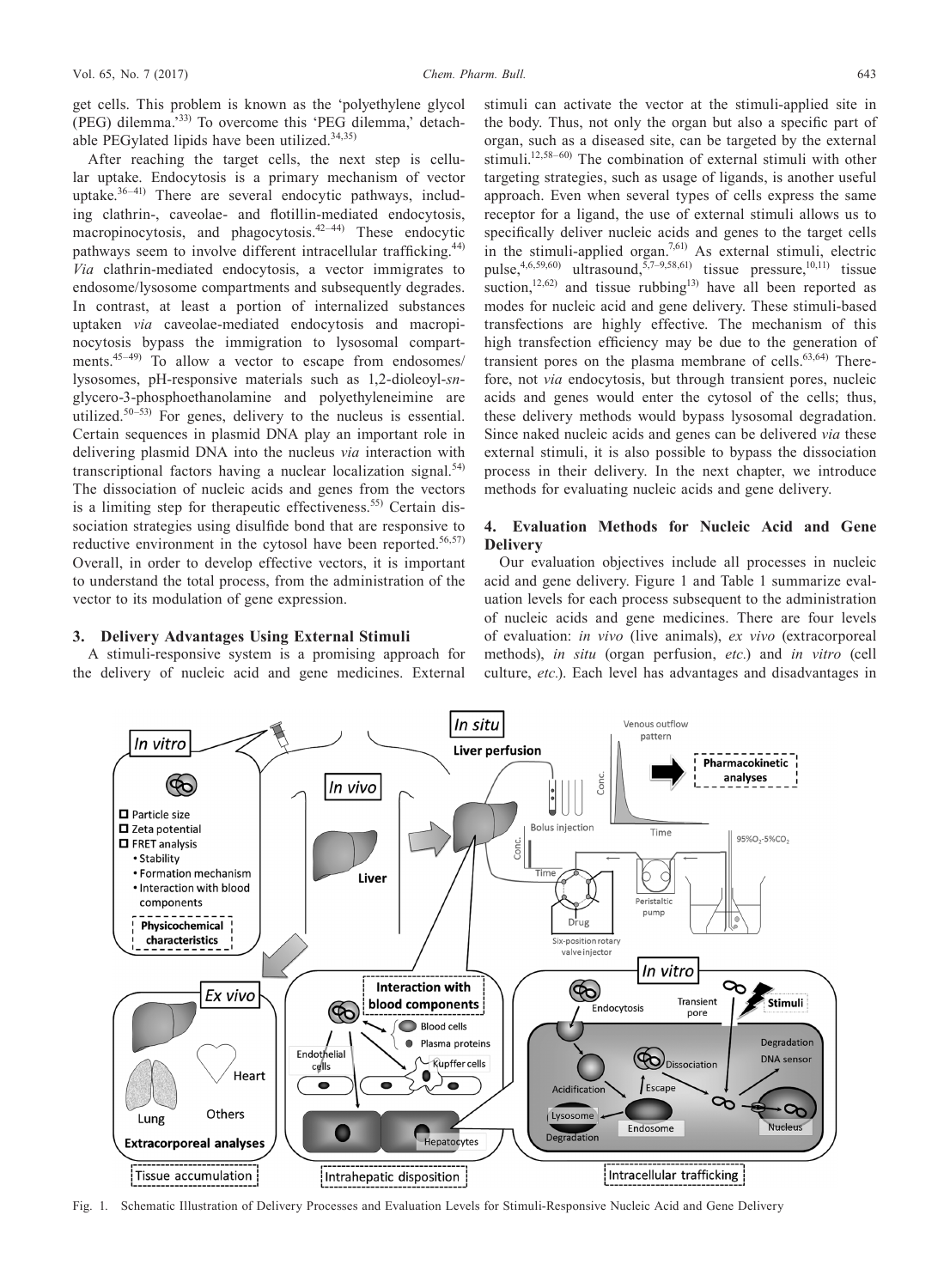Table 1. Capacity of Each Experimental Level for Evaluation of Delivery Processes

| <b>Processes</b>                  | In vivo   | Ex vivo  | In situ   | In vitro   |
|-----------------------------------|-----------|----------|-----------|------------|
| Tissue clearance                  | Possible  | Good     | Difficult | Impossible |
| Interaction with blood components | Marginal  | Possible | Possible  | Possible   |
| Penetration through endothelium   | Marginal  | Possible | Possible  | Impossible |
| Diffusion in the target tissue    | Marginal  | Possible | Possible  | Impossible |
| Binding with the target receptors | Difficult | Possible | Possible  | Good       |
| Cellular uptake                   | Difficult | Marginal | Marginal  | Good       |
| Intracellular trafficking         | Difficult | Marginal | Marginal  | Good       |
| Penetration of nucleus membrane   | Difficult | Marginal | Marginal  | Good       |
|                                   |           |          |           |            |

Table 2. Examples of Evaluation Methods for Nucleic Acid and Gene Delivery at Each Experimental Level

| Levels   | Evaluation methods/equipment                                                                 | Evaluation objectives                                                              | Refs.  |
|----------|----------------------------------------------------------------------------------------------|------------------------------------------------------------------------------------|--------|
| In vivo  | Live imaging by bioluminescence                                                              | Transgene expression                                                               | 109)   |
|          | Live imaging by positron-emission tomography                                                 | Bio-distribution of siRNA and lipoplex                                             | 110)   |
| Ex vivo  | Fluorescence imaging of tissues by IVIS                                                      | Bio-distribution of siRNA and LNP                                                  | 111)   |
|          | Observation of imprinted mesothelial cells with confocal microscopy                          | Cellular uptake mechanism of plasmid DNA                                           | 41)    |
|          | 3D-imaging using tissue clearing with confocal microscopy                                    | Spatial distribution of transgene expression in tissues                            | 87)    |
|          |                                                                                              | Intracellular disposition of fluorescently-labeled plasmid DNA<br>in tissues       |        |
| In situ  | Organ perfusion                                                                              | Disposition of $32P$ -labeled plasmid DNA in the liver                             | 73,74) |
| In vitro | Live cell fluorescence resonance energy transfer (FRET) imaging                              | Duplex siRNA intracellular trafficking                                             | 112)   |
|          | Real-time confocal microscopy of live cells                                                  | Generation of transient pores on cell membranes                                    | 94)    |
|          | Total internal reflection fluorescence/epifluorescence structured<br>illumination microscopy | Cellular uptake and intracellular trafficking of hydrophobically<br>modified siRNA | 113)   |
|          | Super resolution imaging with structured illumination microscopy                             | Intranuclear chromatin binding of polyplex                                         | 114)   |

Table 3. Summary of Detection Methods Useful for Evaluation of Nucleic Acid and Gene Delivery

| <i><b>Objectives</b></i>                            | <b>MRI</b>                                 | PET, SPECT   | Bioluminescence                  | Fluorescence                     |
|-----------------------------------------------------|--------------------------------------------|--------------|----------------------------------|----------------------------------|
| Transgene expression                                | Impossible                                 | Tissue level | Tissue level (require substrate) | Tissue level, cell level         |
| Bio-distribution                                    | Require contrast agent Good (tissue level) |              | Marginal                         | Possible (tissue and cell level) |
| Tissue structure                                    | Tissue level                               | Tissue level | Tissue level                     | Tissue and cell level            |
| Biological function (ex. cell signaling) Impossible |                                            | Difficult    | Impossible                       | Good                             |
| Cellular states (survival, death)                   | Difficult                                  | Possible     | Difficult                        | Good                             |
| Multiple events                                     | Difficult                                  | Difficult    | Difficult                        | Excellent                        |

evaluating the delivery processes. We can obtain macroscopic information by *in vivo* methods, while *in vitro* methods are good at microscopic evaluations. Table 2 shows examples of evaluation methods at each level. Through multiple evaluations by these methods, integration of information allows us to more thoroughly judge the effectiveness and safety of the delivery systems. The next section summarizes evaluation points in stimuli-responsive nucleic acid and gene delivery.

**4.1. Evaluation Points** As to the efficacy of nucleic acid and gene delivery, evaluation of gene expression is necessary. In gene delivery, gene expression is monitored using reporter genes such as luciferase<sup>65)</sup> and secreted alkaline phosphatase  $(SEAP)^{66}$  for quantitative evaluation. Also, use of fluorescent proteins is a useful option for determining the percentage of transgene-positive cells, as well as cell species.<sup>27,67)</sup> In the case of nucleic acid medicines, the inhibition efficiency of gene expression is directly monitored by mRNA or protein levels. For mRNA level, real-time PCR is often utilized. For protein level, Western blotting and enzyme-linked immunosorbent assay (ELISA) are common representative methods. In addition, disposition of the nucleic acids, genes and delivery carriers are thoroughly analyzed, from the whole body level to the cellular level. Delivery efficiency to target tissue/cells and intracellular disposition are both important factors in determining the efficacy of nucleic acid and gene medicines. Yet, mechanisms are also important. Among the many evaluation points mentioned above, bio-distribution and intracellular disposition have significant impact on therapeutic efficacy. Thus, in the next section we focus on evaluation methods for the bio-distribution and intracellular disposition of nucleic acid and gene medicines.

**4.2. Evaluation of Bio-Distribution** It is important to evaluate the bio-distribution of nucleic acids, genes and the carrier. To evaluate distribution, the proper selection of detection methods is necessary. Table 3 summarizes detection methods for nucleic acids, genes, and carriers.

Nucleic acids and genes can be labeled by a radio isotope  ${}^{32}P$  for quantification of tissue accumulation.<sup>23,68)</sup>  ${}^{18}F$ -,  ${}^{99m}Tc$ and <sup>111</sup>In-labeled nucleic acids and genes have also been developed.69–72) Theoretically, nucleic acids and genes labeled with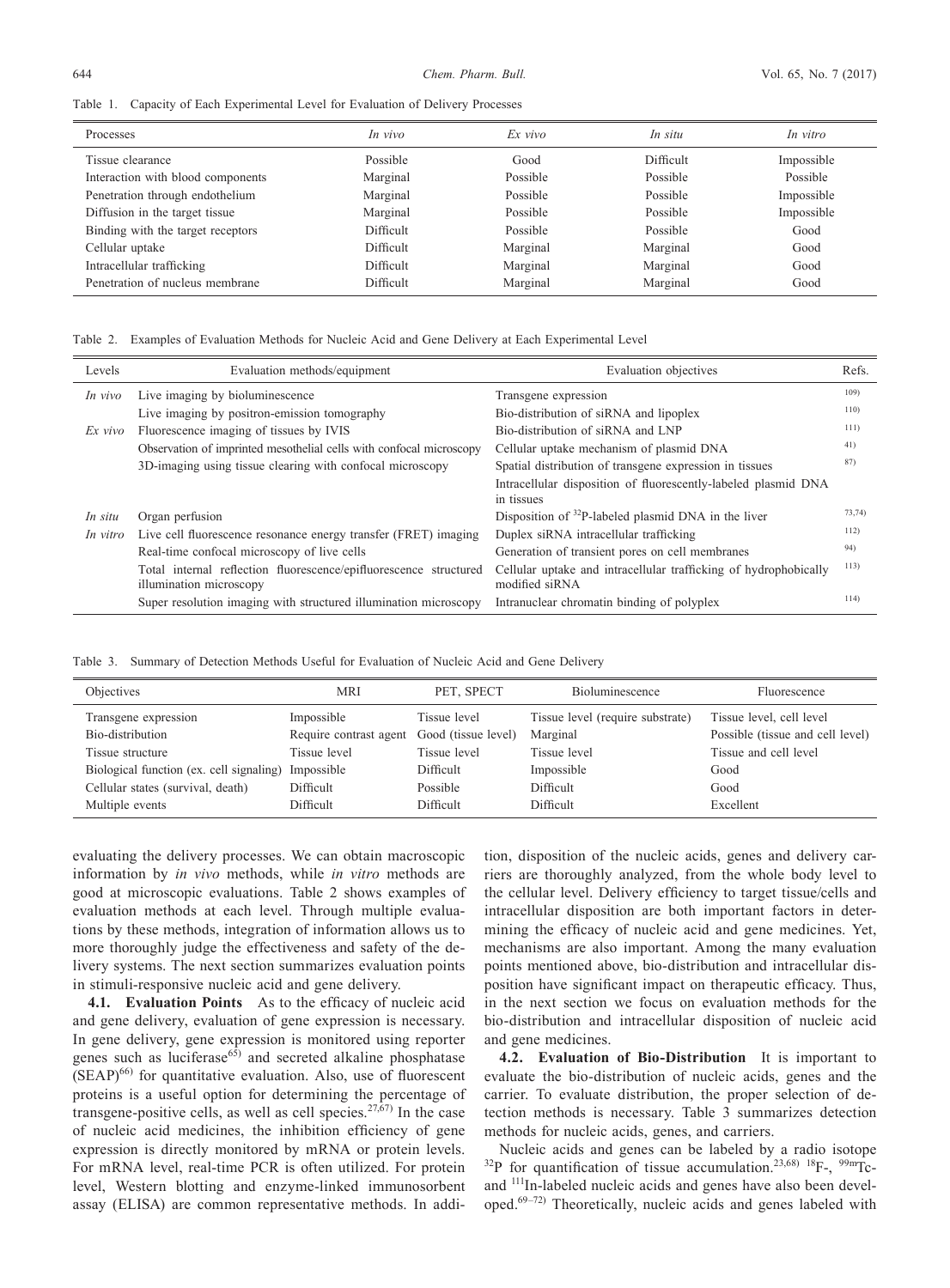$18F$ ,  $99m$ Tc and  $111$ In can be visualized by positron emission tomography (PET) and by single photon emission computed tomography (SPECT) imaging. Systemic distribution, as well as local disposition of nucleic acid and gene medicines, are useful information in evaluating therapeutic efficacy. We previously analyzed the hepatic disposition of galactosylated liposome/plasmid DNA complex and polyethyleneimine/plasmid DNA complex using a rat liver perfusion system.<sup>73,74)</sup> Organ perfusion experiments are useful, since it is possible to control perfusion conditions such as flow rate and composition of the perfusate. We also analyzed the role of blood components in the hepatic disposition of galactosylated liposome/plasmid DNA complex using the liver perfusion system.<sup>16)</sup>

On the other hand, fluorescence can be used for both quantitative and qualitative analyses ranging from the whole body level to the cellular level. For live animal imaging using fluorescence, near infrared fluorescence is useful since there are several bio-optical windows in which light absorbance by tissues is low compared with visible light.<sup>75,76)</sup> Near infrared fluorescence dyes such as Cy5.5 are suitable for *in vivo* tracking of nucleic acids and genes.77,78) Tissues are generally opaque; thus, thin tissue sections are required for microscopy. However, spatial information is lost in the observation of thin tissue sections. Here, tissue optical clearing is a useful strategy for the imaging of spatial distribution of fluorescence in tissues.<sup>79–85)</sup> Using the tissue optical clearing method with confocal laser scanning microscopy or two photon excitation microscopy,<sup>86)</sup> the observation of a thicker tissue sample, or multiple thin tissue sections at a time, is possible. We previously demonstrated the imaging of spatial distribution of transgene expression in the liver after hydrodynamics-based injection in mice.87) Cell-to-cell variability and intra-tissue variability can be visualized by tissue optical clearing. One reason for the opacity of tissues is light scattering.<sup>88)</sup> Mechanisms for clearing up opaque tissues are dependent on each visualization method. Dehydration, homogenization of the refractive index, and lipid removal are commonly used mechanisms.88,89) Tissue clearing allows for observation under conditions ranging from ultraviolet to infrared rays. Therefore, not only red fluorescent protein, but also green fluorescent protein can be visualized in cleared tissues. $87$  Tissue clearing methods can be categorized into lipid structure-preserved and non-preserved methods. Detergents are often used in tissue clearing methods to remove lipids or to enhance the clearing reagent penetration. Among reported tissue clearing reagents, clear, unobstructed brain imaging cocktails and computational analysis (CUBIC) has demonstrated the best performance,  $82,83,87$ ) but CUBIC removes lipids; lipid structures are destroyed. Preserving lipid structures has several merits, as follows. First, blood vessels can be stained with lipophilic carbocyanine dyes such as 1,1'-dioctadecyl-3,3,3',3'-tetramethylindocarbocyanine perchlorate (DiI).<sup>90)</sup> Moreover, by preserving lipid structure, we can evaluate the spatial distribution of lipidic carriers. Detergent-free tissue clearing methods such as  $Clear<sup>T</sup>$  and SeeDB can preserve lipid structures. $80,81)$  However, the tissue clearing efficiencies of Clear<sup>T</sup> and SeeDB are insufficient for allowing the observation of spatial distribution. $84,87$ ) Therefore, the challenge remains to develop tissue clearing methods that preserve lipid structures but have sufficient clearing efficiency.

**4.3. Evaluation of Intracellular Disposition** The intracellular disposition of nucleic acid and gene medicines largely

contributes to their efficacy; thus, evaluation of their intracellular disposition is useful for further development of effective nucleic acid and gene medicines. Cell entry, endosomal escape and dissociation of nucleic acids and genes from the carriers are major important processes determining therapeutic efficacy. Again, fluorescence is often utilized for the visualization of the intracellular disposition.<sup>91)</sup> Using tissue optical clearing, we obtained multicolor deep imaging of the spatial distribution of transgene expression and of fluorescently-labeled plasmid DNA after hydrodynamics-based injection.<sup>87)</sup> We revealed that transgene-positive cells were also positive in co-delivered fluorescent dextran, indicating that the mechanism was confirmed to be hydroporation, as previously reported.<sup>92)</sup> Moreover, several molecules of plasmid DNA were co-delivered to the nuclei of transgene-positive cells. There should be specific mechanisms for the co-delivery of several molecules of plasmid DNA, such as interaction with certain proteins having a specific nuclear localization signal. The cell entry process affects subsequent intracellular disposition including localization in cytosol, as mentioned above. Here, several physical stimuli, including electroporation, $63$ ) sonoporation $93$ ) and hydroporation, $92$  can directly deliver nucleic acids and genes into cytosol *via* transient pores on the cell membranes. Hu *et al.* observed and proved transient membrane perforation and recovery using real-time confocal microscopy.<sup>94)</sup> Evaluation of each delivery process can elucidate the behavior of nucleic acid and gene medicines, and provide useful information for their further development.

#### **5. Perspectives**

In this review, we mainly focused on methods of evaluation for efficacy. Safety concerns must also be solved, thus evaluation methods for safety must be studied as well. Some external stimuli causes transcriptional activation of activator protein 1 (AP-1) and nuclear factor-kappaB (NF-*κ*B)<sup>95–98)</sup>; thus, inflammatory responses are objectives of evaluation for safety. Analyses at both the *in vivo* and *in vitro* level are preferable for elucidating the safety of nucleic acid and gene medicines.

Both the development of delivery systems and the development of useful evaluation methods are important issues. Currently, we have developed a novel tissue clearing method that preserves lipid structures and has sufficient clearing efficiency (unpublished work). Our tissue clearing method was applicable to the simultaneous imaging of blood vessels, transgene expression and oxidative stress. Combination of tissue clearing with liver perfusion would be valuable to elucidate the hepatic disposition of nucleic acid and gene medicines. Novel evaluation methods may accelerate the development of efficient and safe delivery systems.

To elucidate accurate intracellular trafficking of nucleic acid and gene medicines, the application of super-resolution microscopy $99,100$  may be useful. Super-resolution microscopy overcomes the diffraction limit of light and provides imaging at high spatial resolution (up to 20 nm in XY plane). Since the diffraction limit of light is half of light's wavelength, the particle size of nanoparticles for nucleic acid and gene delivery (around 100 nm) is generally below the diffraction limit (*ca.* 200 nm, dependent on wavelength). There are several principles for super resolution microscopy, including structured illumination microscopy  $(SIM),<sup>101</sup>$  stimulated emission depletion microscopy  $(STED)$ ,<sup>102)</sup> and stochastic optical reconstruc-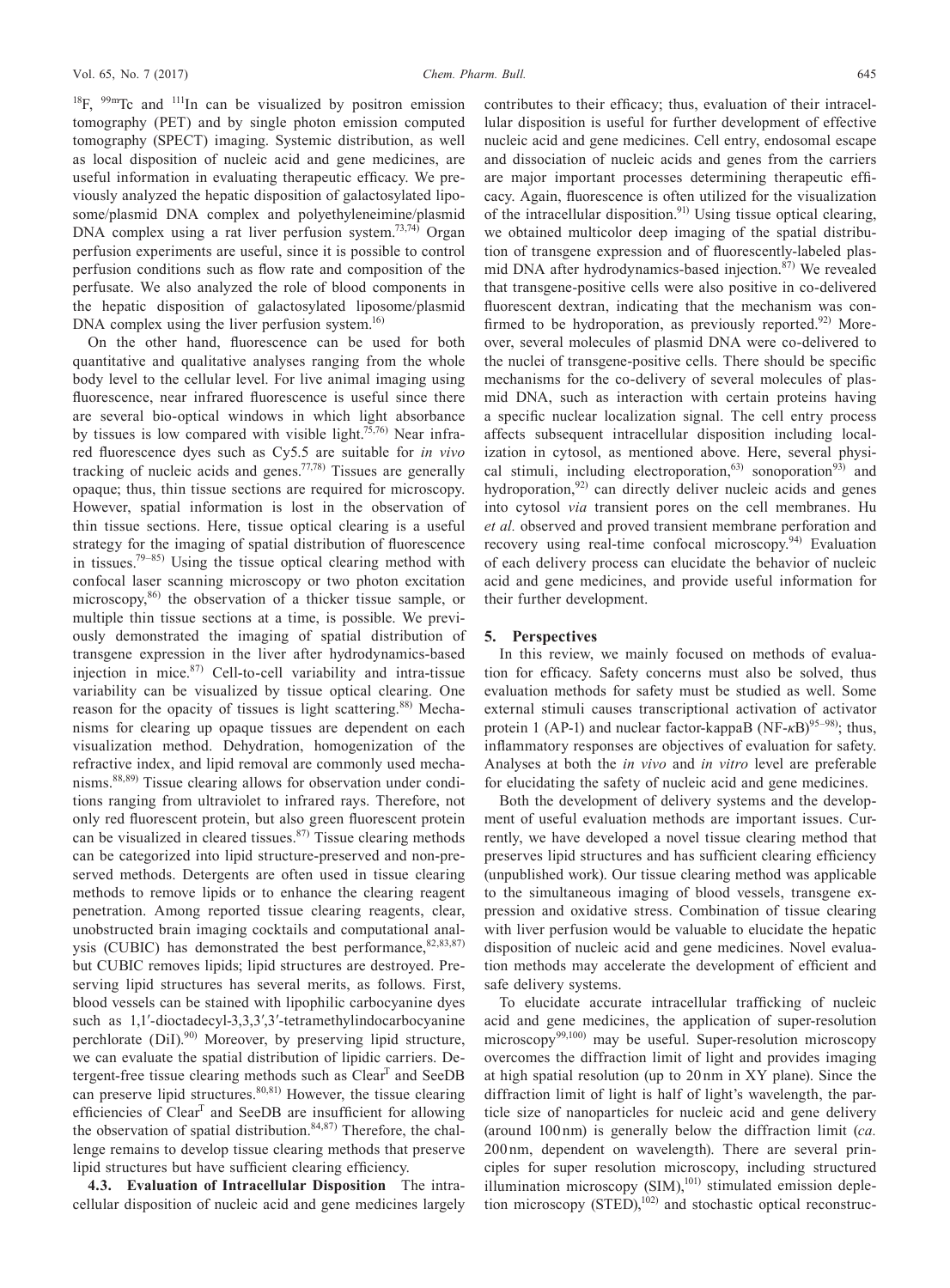tion microscopy (STORM).<sup>103)</sup> The resolution of SIM, STED, and STORM is 2, 10, and 10 times higher than diffraction limit (*ca.* 200 nm), respectively. The merits of super resolution microscopy compared with electron microscopy include multicolor and live cell imaging. However, a multicolor setting is difficult in super resolution microscopy since there are limited types of fluorescent dyes.99) Also, the temporal resolution of super resolution microscopy (second level) is much slower than confocal microscopy (millisecond level). Consequently, Carl Zeiss Microscopy GmbH launched a super resolutionlike microscope, Airyscan,<sup>104)</sup> which has 1.7 times higher resolution than the conventional confocal system. The frame rate of Airyscan (up to 13 frames per second (fps)) is slower than confocal systems (up to 420 fps in Nikon  $A1R^+$  confocal microscope), but may be enough for visualization of the intracellular trafficking of nucleic acid and gene medicines. The tissue clearing method SeeDB2 has been applicable for super resolution microscopy SIM, STED, and Airyscan.<sup>85)</sup> As for *in vivo* live imaging, the bio-distribution of microbubbles and liposomal nanobubbles can be visualized using Contrast Pulse Sequencing.<sup>105)</sup> In case of microbubbles and liposomal nanobubbles, theranostics (simultaneous diagnosis and therapeutics) is possible and useful. $106$  In addition, intravital confocal laser scanning microscopy<sup>107)</sup> or two-photon excitation microscopy108) will elucidate the *in vivo* disposition and intracellular trafficking of nucleic acid and gene medicines. However, the *in vivo* behaviors of nucleic acid and gene medicines remain to be elucidated.

### **6. Summary**

In the current review, we summarized delivery processes of nucleic acid and gene medicines, the delivery advantages of external stimuli, and evaluation methods used to elucidate the fate of nucleic acid and gene medicines. We focused on evaluation methods for bio-distribution and intracellular disposition as essential processes for the successful delivery of nucleic acids and genes. In particular, we focused on methods of visualization of the behavior of nucleic acid and gene medicines upon administration. Recent progress in visualization, including tissue optical clearing and super resolution microscopy, promised to be valuable in elucidating the accurate behavior in the body of nucleic acid and gene medicines, and should accelerate the development of effective and safe nucleic acid and gene delivery systems.

**Acknowledgment** We most cordially acknowledge the support of Japan Society for the Promotion of Science (JSPS)/ Ministry of Education, Culture, Sports, Science and Technology (MEXT) of Japan KAKENHI.

**Conflict of Interest** The authors declare no conflict of interest.

#### **References**

- [1\) Kawabata K., Takakura Y., Hashida M.,](http://dx.doi.org/10.1023/A:1016248701505) *Pharm. Res.*, **12**, 825–830 [\(1995\).](http://dx.doi.org/10.1023/A:1016248701505)
- [2\) Sato A., Takagi M., Shimamoto A., Kawakami S., Hashida M.,](http://dx.doi.org/10.1016/j.biomaterials.2006.11.010)  *Biomaterials*, **28**[, 1434–1442 \(2007\).](http://dx.doi.org/10.1016/j.biomaterials.2006.11.010)
- [3\) Fumoto S., Kawakami S.,](http://dx.doi.org/10.1248/bpb.b13-00703) *Biol. Pharm. Bull.*, **37**, 212–216 (2014).
- 4) Wells D. J., *Gene Ther.*, **11**[, 1363–1369 \(2004\).](http://dx.doi.org/10.1038/sj.gt.3302337)
- [5\) Suzuki R., Takizawa T., Negishi Y., Hagisawa K., Tanaka K.,](http://dx.doi.org/10.1016/j.jconrel.2006.09.008)

[Sawamura K., Utoguchi N., Nishioka T., Maruyama K.,](http://dx.doi.org/10.1016/j.jconrel.2006.09.008) *J. Control. Release*, **117**[, 130–136 \(2007\).](http://dx.doi.org/10.1016/j.jconrel.2006.09.008)

- [6\) Liu F., Huang L.,](http://dx.doi.org/10.1038/sj.gt.3301733) *Gene Ther.*, **9**, 1116–1119 (2002).
- [7\) Un K., Kawakami S., Suzuki R., Maruyama K., Yamashita F.,](http://dx.doi.org/10.1089/hum.2009.106)  Hashida M., *[Hum. Gene Ther.](http://dx.doi.org/10.1089/hum.2009.106)*, **21**, 65–74 (2010).
- [8\) Un K., Kawakami S., Suzuki R., Maruyama K., Yamashita F.,](http://dx.doi.org/10.1016/j.biomaterials.2010.06.058)  Hashida M., *Biomaterials*, **31**[, 7813–7826 \(2010\).](http://dx.doi.org/10.1016/j.biomaterials.2010.06.058)
- [9\) Un K., Kawakami S., Yoshida M., Higuchi Y., Suzuki R.,](http://dx.doi.org/10.1002/hep.25607)  [Maruyama K., Yamashita F., Hashida M.,](http://dx.doi.org/10.1002/hep.25607) *Hepatology*, **56**, 259–269 [\(2012\).](http://dx.doi.org/10.1002/hep.25607)
- [10\) Mukai H., Kawakami S., Hashida M.,](http://dx.doi.org/10.1016/j.bbrc.2008.04.097) *Biochem. Biophys. Res. Commun.*, **372**[, 383–387 \(2008\).](http://dx.doi.org/10.1016/j.bbrc.2008.04.097)
- [11\) Mukai H., Kawakami S., Kamiya Y., Ma F., Takahashi H., Satake](http://dx.doi.org/10.1089/hum.2008.213)  [K., Terao K., Kotera H., Yamashita F., Hashida M.,](http://dx.doi.org/10.1089/hum.2008.213) *Hum. Gene Ther.*, **20**[, 1157–1167 \(2009\).](http://dx.doi.org/10.1089/hum.2008.213)
- [12\) Shimizu K., Kawakami S., Hayashi K., Kinoshita H., Kuwa](http://dx.doi.org/10.1371/journal.pone.0041319)[hara K., Nakao K., Hashida M., Konishi S.,](http://dx.doi.org/10.1371/journal.pone.0041319) *PLOS ONE*, **7**, e41319 [\(2012\).](http://dx.doi.org/10.1371/journal.pone.0041319)
- [13\) Mine T., Ishii H., Nakajima S., Yoshikawa N., Miyamoto H.,](http://dx.doi.org/10.1248/bpb.34.1514)  [Nakashima M., Nakamura J., Fumoto S., Nishida K.,](http://dx.doi.org/10.1248/bpb.34.1514) *Biol. Pharm. Bull.*, **34**[, 1514–1517 \(2011\).](http://dx.doi.org/10.1248/bpb.34.1514)
- [14\) Luo D., Saltzman W. M.,](http://dx.doi.org/10.1038/78523) *Nat. Biotechnol.*, **18**, 893–895 (2000).
- [15\) Sakurai F., Nishioka T., Saito H., Baba T., Okuda A., Matsumoto](http://dx.doi.org/10.1038/sj.gt.3301460)  [O., Taga T., Yamashita F., Takakura Y., Hashida M.,](http://dx.doi.org/10.1038/sj.gt.3301460) *Gene Ther.*, **8**, [677–686 \(2001\).](http://dx.doi.org/10.1038/sj.gt.3301460)
- [16\) Fumoto S., Kawakami S., Shigeta K., Higuchi Y., Yamashita F.,](http://dx.doi.org/10.1124/jpet.105.089516)  Hashida M., *[J. Pharmacol. Exp. Ther.](http://dx.doi.org/10.1124/jpet.105.089516)*, **315**, 484–493 (2005).
- [17\) Tandia B. M., Vandenbranden M., Wattiez R., Lakhdar Z., Ruys](http://dx.doi.org/10.1016/S1525-0016(03)00150-3)[schaert J. M., Elouahabi A.,](http://dx.doi.org/10.1016/S1525-0016(03)00150-3) *Mol. Ther.*, **8**, 264–273 (2003).
- [18\) Tandia B. M., Lonez C., Vandenbranden M., Ruysschaert J. M.,](http://dx.doi.org/10.1074/jbc.M414517200)  Elouahabi A., *J. Biol. Chem.*, **280**[, 12255–12261 \(2005\).](http://dx.doi.org/10.1074/jbc.M414517200)
- [19\) Yoshikawa N., Sakamoto K., Mizuno S., Sakaguchi J., Miyamoto](http://dx.doi.org/10.1002/jgm.1618)  [H., Mine T., Sasaki H., Fumoto S., Nishida K.,](http://dx.doi.org/10.1002/jgm.1618) *J. Gene Med.*, **13**, [632–643 \(2011\).](http://dx.doi.org/10.1002/jgm.1618)
- [20\) Yoshikawa N., Fumoto S., Nakashima M., Shimokawa K., Miya](http://dx.doi.org/10.1248/bpb.b13-00500)[moto H., Nishida K.,](http://dx.doi.org/10.1248/bpb.b13-00500) *Biol. Pharm. Bull.*, **36**, 1807–1813 (2013).
- [21\) Akinc A., Querbes W., De S., Qin J., Frank-Kamenetsky M.,](http://dx.doi.org/10.1038/mt.2010.85)  [Jayaprakash K. N., Jayaraman M., Rajeev K. G., Cantley W. L.,](http://dx.doi.org/10.1038/mt.2010.85)  [Dorkin J. R., Butler J. S., Qin L., Racie T., Sprague A., Fava E.,](http://dx.doi.org/10.1038/mt.2010.85)  [Zeigerer A., Hope M. J., Zerial M., Sah D. W., Fitzgerald K., Tracy](http://dx.doi.org/10.1038/mt.2010.85)  [M. A., Manoharan M., Koteliansky V., Fougerolles A., Maier M.](http://dx.doi.org/10.1038/mt.2010.85)  A., *Mol. Ther.*, **18**[, 1357–1364 \(2010\).](http://dx.doi.org/10.1038/mt.2010.85)
- [22\) Akita H., Noguchi Y., Hatakeyama H., Sato Y., Tange K., Nakai](http://dx.doi.org/10.1021/acsbiomaterials.5b00203)  Y., Harashima H., *[ACS Biomater. Sci. Eng.](http://dx.doi.org/10.1021/acsbiomaterials.5b00203)*, **1**, 834–844 (2015).
- [23\) Kawakami S., Fumoto S., Nishikawa M., Yamashita F., Hashida](http://dx.doi.org/10.1023/A:1007501122611)  M., *Pharm. Res.*, **17**[, 306–313 \(2000\).](http://dx.doi.org/10.1023/A:1007501122611)
- [24\) Morimoto K., Nishikawa M., Kawakami S., Nakano T., Hattori](http://dx.doi.org/10.1016/S1525-0016(02)00053-9)  [Y., Fumoto S., Yamashita F., Hashida M.,](http://dx.doi.org/10.1016/S1525-0016(02)00053-9) *Mol. Ther.*, **7**, 254–261 [\(2003\).](http://dx.doi.org/10.1016/S1525-0016(02)00053-9)
- [25\) Fumoto S., Kawakami S., Ito Y., Shigeta K., Yamashita F., Hashida](http://dx.doi.org/10.1016/j.ymthe.2004.07.015)  M., *Mol. Ther.*, **10**[, 719–729 \(2004\).](http://dx.doi.org/10.1016/j.ymthe.2004.07.015)
- 26) Fumoto S., Kawakami S., Hashida M., Nishida K., "Novel gene therapy approaches," Chap. 1, ed. by Wei M., Good D., Intech, Croatia, 2013, pp. 3–31.
- [27\) Fumoto S., Nakajima S., Mine T., Yoshikawa N., Kitahara T., Sasaki](http://dx.doi.org/10.1021/mp2006592)  [H., Miyamoto H., Nishida K.,](http://dx.doi.org/10.1021/mp2006592) *Mol. Pharm.*, **9**, 1962–1970 (2012).
- [28\) Woodle M. C., Lasic D. D.,](http://dx.doi.org/10.1016/0304-4157(92)90038-C) *Biochim. Biophys. Acta*, **1113**, 171–199 [\(1992\).](http://dx.doi.org/10.1016/0304-4157(92)90038-C)
- [29\) Maruyama K., Ishida O., Takizawa T., Moribe K.,](http://dx.doi.org/10.1016/S0169-409X(99)00042-3) *Adv. Drug Deliv. Rev.*, **40**[, 89–102 \(1999\).](http://dx.doi.org/10.1016/S0169-409X(99)00042-3)
- [30\) Ogris M., Brunner S., Schüller S., Kircheis R., Wagner E.,](http://dx.doi.org/10.1038/sj.gt.3300900) *Gene Ther.*, **6**[, 595–605 \(1999\).](http://dx.doi.org/10.1038/sj.gt.3300900)
- [31\) Eliyahu H., Servel N., Domb A. J., Barenholz Y.,](http://dx.doi.org/10.1038/sj.gt.3301705) *Gene Ther.*, **9**, [850–858 \(2002\).](http://dx.doi.org/10.1038/sj.gt.3301705)
- [32\) Betker J. L., Gomez J., Anchordoquy T. J.,](http://dx.doi.org/10.1016/j.jconrel.2013.07.024) *J. Control. Release*, **171**[, 261–268 \(2013\).](http://dx.doi.org/10.1016/j.jconrel.2013.07.024)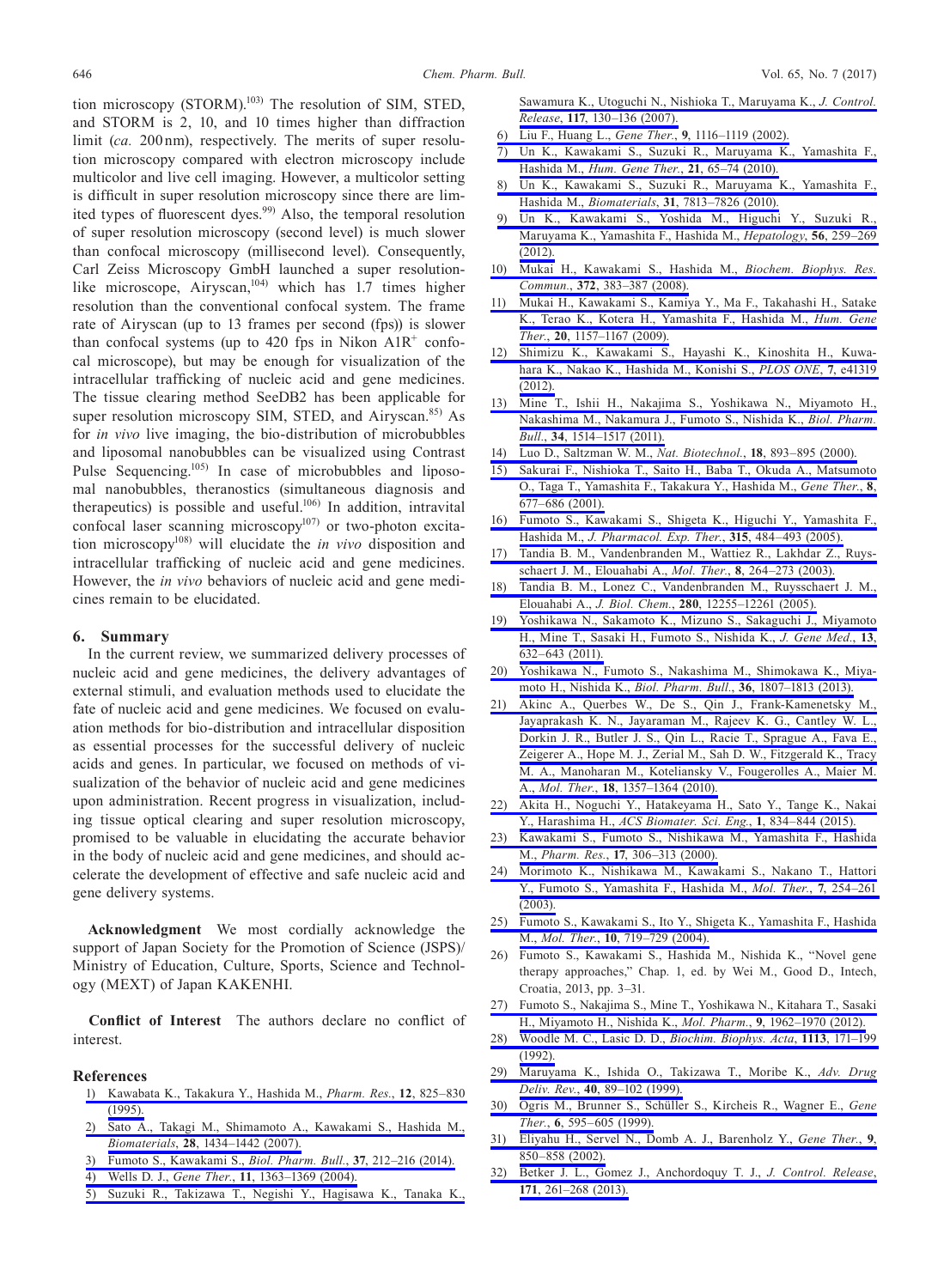- [33\) Hatakeyama H., Akita H., Harashima H.,](http://dx.doi.org/10.1248/bpb.b13-00059) *Biol. Pharm. Bull.*, **36**, [892–899 \(2013\).](http://dx.doi.org/10.1248/bpb.b13-00059)
- 34) Fumoto S., Taniguchi N., Ikai Y., Yoshikawa N., Miyamoto H., Sasaki H., Hashida M., Kawakami S., Nishida K., *Gene Cell Ther.*, **1**, 1–11 (2016).
- [35\) Lechanteur A., Furst T., Evrard B., Delvenne P., Hubert P., Piel G.,](http://dx.doi.org/10.1016/j.ejps.2016.08.058)  *[Eur. J. Pharm. Sci.](http://dx.doi.org/10.1016/j.ejps.2016.08.058)*, **93**, 493–503 (2016).
- [36\) Zuhorn I. S., Kalicharan R., Hoekstra D.,](http://dx.doi.org/10.1074/jbc.M111257200) *J. Biol. Chem.*, **277**, [18021–18028 \(2002\).](http://dx.doi.org/10.1074/jbc.M111257200)
- [37\) Rejman J., Oberle V., Zuhorn I. S., Hoekstra D.,](http://dx.doi.org/10.1042/bj20031253) *Biochem. J.*, **377**, [159–169 \(2004\).](http://dx.doi.org/10.1042/bj20031253)
- [38\) Rejman J., Bragonzi A., Conese M.,](http://dx.doi.org/10.1016/j.ymthe.2005.03.038) *Mol. Ther.*, **12**, 468–474 [\(2005\).](http://dx.doi.org/10.1016/j.ymthe.2005.03.038)
- [39\) Hoekstra D., Rejman J., Wasungu L., Shi F., Zuhorn I.,](http://dx.doi.org/10.1042/BST0350068) *Biochem. Soc. Trans.*, **35**[, 68–71 \(2007\).](http://dx.doi.org/10.1042/BST0350068)
- [40\) Midoux P., Breuzard G., Gomez J. P., Pichon C.,](http://dx.doi.org/10.2174/156652308786071014) *Curr. Gene Ther.*, **8**[, 335–352 \(2008\).](http://dx.doi.org/10.2174/156652308786071014)
- [41\) Fumoto S., Nishi J., Ishii H., Wang X., Miyamoto H., Yoshikawa](http://dx.doi.org/10.1021/mp900042p)  [N., Nakashima M., Nakamura J., Nishida K.,](http://dx.doi.org/10.1021/mp900042p) *Mol. Pharm.*, **6**, [1170–1179 \(2009\).](http://dx.doi.org/10.1021/mp900042p)
- [42\) Doherty G. J., McMahon H. T.,](http://dx.doi.org/10.1146/annurev.biochem.78.081307.110540) *Annu. Rev. Biochem.*, **78**, 857–902 [\(2009\).](http://dx.doi.org/10.1146/annurev.biochem.78.081307.110540)
- [43\) Hansen C. G., Nichols B. J.,](http://dx.doi.org/10.1242/jcs.033951) *J. Cell Sci.*, **122**, 1713–1721 (2009).
- [44\) El-Sayed A., Harashima H.,](http://dx.doi.org/10.1038/mt.2013.54) *Mol. Ther.*, **21**, 1118–1130 (2013).
- [45\) Pelkmans L., Kartenbeck J., Helenius A.,](http://dx.doi.org/10.1038/35074539) *Nat. Cell Biol.*, **3**, 473– [483 \(2001\).](http://dx.doi.org/10.1038/35074539)
- [46\) Norbury C. C., Chambers B. J., Prescott A. R., Ljunggren H. G.,](http://dx.doi.org/10.1002/eji.1830270141)  Watts C., *Eur. J. Immunol.*, **27**[, 280–288 \(1997\).](http://dx.doi.org/10.1002/eji.1830270141)
- [47\) Sahay G., Alakhova D. Y., Kabanov A. V.,](http://dx.doi.org/10.1016/j.jconrel.2010.01.036) *J. Control. Release*, **145**[, 182–195 \(2010\).](http://dx.doi.org/10.1016/j.jconrel.2010.01.036)
- [48\) Nakase I., Niwa M., Takeuchi T., Sonomura K., Kawabata N.,](http://dx.doi.org/10.1016/j.ymthe.2004.08.010)  [Koike Y., Takehashi M., Tanaka S., Ueda K., Simpson J. C., Jones](http://dx.doi.org/10.1016/j.ymthe.2004.08.010)  [A. T., Sugiura Y., Futaki S.,](http://dx.doi.org/10.1016/j.ymthe.2004.08.010) *Mol. Ther.*, **10**, 1011–1022 (2004).
- [49\) Tarragó-Trani M. T., Storrie B.,](http://dx.doi.org/10.1016/j.addr.2007.06.006) *Adv. Drug Deliv. Rev.*, **59**, 782– [797 \(2007\).](http://dx.doi.org/10.1016/j.addr.2007.06.006)
- [50\) Varkouhi A. K., Scholte M., Storm G., Haisma H. J.,](http://dx.doi.org/10.1016/j.jconrel.2010.11.004) *J. Control. Release*, **151**[, 220–228 \(2011\).](http://dx.doi.org/10.1016/j.jconrel.2010.11.004)
- [51\) El Ouahabi A., Thiry M., Pector V., Fuks R., Ruysschaert J. M.,](http://dx.doi.org/10.1016/S0014-5793(97)00973-3)  [Vandenbranden M.,](http://dx.doi.org/10.1016/S0014-5793(97)00973-3) *FEBS Lett.*, **414**, 187–192 (1997).
- [52\) Noguchi A., Furuno T., Kawaura C., Nakanishi M.,](http://dx.doi.org/10.1016/S0014-5793(98)00837-0) *FEBS Lett.*, **433**[, 169–173 \(1998\).](http://dx.doi.org/10.1016/S0014-5793(98)00837-0)
- [53\) Dominska M., Dykxhoorn D. M.,](http://dx.doi.org/10.1242/jcs.066399) *J. Cell Sci.*, **123**, 1183–1189 [\(2010\).](http://dx.doi.org/10.1242/jcs.066399)
- [54\) Miller A. M., Munkonge F. M., Alton E. W., Dean D. A.,](http://dx.doi.org/10.1038/mt.2009.127) *Mol. Ther.*, **17**[, 1897–1903 \(2009\).](http://dx.doi.org/10.1038/mt.2009.127)
- [55\) Hama S., Akita H., Ito R., Mizuguchi H., Hayakawa T., Harashima](http://dx.doi.org/10.1016/j.ymthe.2005.10.007)  H., *Mol. Ther.*, **13**[, 786–794 \(2006\).](http://dx.doi.org/10.1016/j.ymthe.2005.10.007)
- [56\) Akita H., Kogure K., Moriguchi R., Nakamura Y., Higashi T., Na](http://dx.doi.org/10.1016/j.jconrel.2010.01.012)[kamura T., Serada S., Fujimoto M., Naka T., Futaki S., Harashima](http://dx.doi.org/10.1016/j.jconrel.2010.01.012)  H., *[J. Control. Release](http://dx.doi.org/10.1016/j.jconrel.2010.01.012)*, **143**, 311–317 (2010).
- [57\) Ukawa M., Akita H., Hayashi Y., Ishiba R., Tange K., Arai M.,](http://dx.doi.org/10.1002/adhm.201300629)  [Kubo K., Higuchi Y., Shimizu K., Konishi S., Hashida M., Ha](http://dx.doi.org/10.1002/adhm.201300629)rashima H., *[Adv. Healthc. Mater.](http://dx.doi.org/10.1002/adhm.201300629)*, **3**, 1222–1229 (2014).
- [58\) Newman C. M., Bettinger T.,](http://dx.doi.org/10.1038/sj.gt.3302925) *Gene Ther.*, **14**, 465–475 (2007).
- [59\) Kobayashi S., Dono K., Tanaka T., Takahara S., Isaka Y., Imai E.,](http://dx.doi.org/10.1002/jgm.329)  [Nagano H., Tomoaki K., Umeshita K., Nakamori S., Sakon M.,](http://dx.doi.org/10.1002/jgm.329)  Monden M., *J. Gene Med.*, **5**[, 201–208 \(2003\).](http://dx.doi.org/10.1002/jgm.329)
- [60\) Sakai M., Nishikawa M., Thanaketpaisarn O., Yamashita F., Hashi](http://dx.doi.org/10.1038/sj.gt.3302435)da M., *Gene Ther.*, **12**[, 607–616 \(2005\).](http://dx.doi.org/10.1038/sj.gt.3302435)
- [61\) Yoshida M., Kawakami S., Kono Y., Un K., Higuchi Y., Maruyama](http://dx.doi.org/10.1016/j.ijpharm.2014.09.005)  [K., Yamashita F., Hashida M.,](http://dx.doi.org/10.1016/j.ijpharm.2014.09.005) *Int. J. Pharm.*, **475**, 401–407 (2014).
- [62\) Shimizu K., Zhang G., Kawakami S., Taniguchi Y., Hayashi K.,](http://dx.doi.org/10.1248/bpb.b13-00776)  [Hashida M., Konishi S.,](http://dx.doi.org/10.1248/bpb.b13-00776) *Biol. Pharm. Bull.*, **37**, 569–575 (2014).
- [63\) Chen C., Smye S. W., Robinson M. P., Evans J. A.,](http://dx.doi.org/10.1007/s11517-005-0020-2) *Med. Biol. Eng. Comput.*, **44**[, 5–14 \(2006\).](http://dx.doi.org/10.1007/s11517-005-0020-2)
- [64\) Un K., Kawakami S., Yoshida M., Higuchi Y., Suzuki R.,](http://dx.doi.org/10.1016/j.biomaterials.2011.03.013)

[Maruyama K., Yamashita F., Hashida M.,](http://dx.doi.org/10.1016/j.biomaterials.2011.03.013) *Biomaterials*, **32**, 4659– [4669 \(2011\).](http://dx.doi.org/10.1016/j.biomaterials.2011.03.013)

- [65\) Mittal S. K., McDermott M. R., Johnson D. C., Prevec L., Graham](http://dx.doi.org/10.1016/0168-1702(93)90090-A)  F. L., *Virus Res.*, **28**[, 67–90 \(1993\).](http://dx.doi.org/10.1016/0168-1702(93)90090-A)
- 66) Yang T. T., Sinai P., Kitts P. A., Kain S. R., *Biotechniques*, **23**, 1110–1114 (1997).
- [67\) Kafri T., Blömer U., Peterson D. A., Gage F. H., Verma I. M.,](http://dx.doi.org/10.1038/ng1197-314) *Nat. Genet.*, **17**[, 314–317 \(1997\).](http://dx.doi.org/10.1038/ng1197-314)
- [68\) Gao S., Dagnaes-Hansen F., Nielsen E. J., Wengel J., Besenbacher](http://dx.doi.org/10.1038/mt.2009.91)  [F., Howard K. A., Kjems J.,](http://dx.doi.org/10.1038/mt.2009.91) *Mol. Ther.*, **17**, 1225–1233 (2009).
- [69\) Viel T., Boisgard R., Kuhnast B., Jego B., Siquier-Pernet K., Hin](http://dx.doi.org/10.1089/oli.2008.0133)[nen F., Dollé F., Tavitian B.,](http://dx.doi.org/10.1089/oli.2008.0133) *Oligonucleotides*, **18**, 201–212 (2008).
- 70) Hnatowich D. J., Winnard P. Jr., Virzi F., Fogarasi M., Sano T., Smith C. L., Cantor C. R., Rusckowski M., *J. Nucl. Med.*, **36**, 2306–2314 (1995).
- [71\) Hisazumi J., Kobayashi N., Nishikawa M., Takakura Y.,](http://dx.doi.org/10.1023/B:PHAM.0000033009.17594.e5) *Pharm. Res.*, **21**[, 1223–1228 \(2004\).](http://dx.doi.org/10.1023/B:PHAM.0000033009.17594.e5)
- [72\) Hong H., Zhang Y., Cai W.,](http://dx.doi.org/10.2967/jnumed.109.066878) *J. Nucl. Med.*, **51**, 169–172 (2010).
- [73\) Fumoto S., Nakadori F., Kawakami S., Nishikawa M., Yamashita](http://dx.doi.org/10.1023/A:1025766429175)  F., Hashida M., *Pharm. Res.*, **20**[, 1452–1459 \(2003\).](http://dx.doi.org/10.1023/A:1025766429175)
- [74\) Fumoto S., Kawakami S., Ishizuka M., Nishikawa M., Yamashita](http://dx.doi.org/10.2133/dmpk.18.230)  F., Hashida M., *[Drug Metab. Pharmacokinet.](http://dx.doi.org/10.2133/dmpk.18.230)*, **18**, 230–237 (2003).
- 75) Frangioni J. V., *[Curr. Opin. Chem. Biol.](http://dx.doi.org/10.1016/j.cbpa.2003.08.007)*, **7**, 626–634 (2003).
- [76\) Smith A. M., Mancini M. C., Nie S.,](http://dx.doi.org/10.1038/nnano.2009.326) *Nat. Nanotechnol.*, **4**, 710–711  $(2009)$
- [77\) Medarova Z., Pham W., Farrar C., Petkova V., Moore A.,](http://dx.doi.org/10.1038/nm1486) *Nat. Med.*, **13**[, 372–377 \(2007\).](http://dx.doi.org/10.1038/nm1486)
- [78\) Jin J., Bae K. H., Yang H., Lee S. J., Kim H., Kim Y., Joo K. M.,](http://dx.doi.org/10.1021/bc200406n)  [Seo S. W., Park T. G., Nam D. H.,](http://dx.doi.org/10.1021/bc200406n) *Bioconjug. Chem.*, **22**, 2568– [2572 \(2011\).](http://dx.doi.org/10.1021/bc200406n)
- [79\) Chung K., Wallace J., Kim S. Y., Kalyanasundaram S., Andalman](http://dx.doi.org/10.1038/nature12107)  [A. S., Davidson T. J., Mirzabekov J. J., Zalocusky K. A., Mattis J.,](http://dx.doi.org/10.1038/nature12107)  [Denisin A. K., Pak S., Bernstein H., Ramakrishnan C., Grosenick](http://dx.doi.org/10.1038/nature12107)  [L., Gradinaru V., Deisseroth K.,](http://dx.doi.org/10.1038/nature12107) *Nature* (London), **497**, 332–337 [\(2013\).](http://dx.doi.org/10.1038/nature12107)
- [80\) Kuwajima T., Sitko A. A., Bhansali P., Jurgens C., Guido W.,](http://dx.doi.org/10.1242/dev.091844)  Mason C., *Development*, **140**[, 1364–1368 \(2013\).](http://dx.doi.org/10.1242/dev.091844)
- [81\) Ke M. T., Fujimoto S., Imai T.,](http://dx.doi.org/10.1038/nn.3447) *Nat. Neurosci.*, **16**, 1154–1161 [\(2013\).](http://dx.doi.org/10.1038/nn.3447)
- [82\) Susaki E. A., Tainaka K., Perrin D., Kishino F., Tawara T., Wata](http://dx.doi.org/10.1016/j.cell.2014.03.042)[nabe T. M., Yokoyama C., Onoe H., Eguchi M., Yamaguchi S.,](http://dx.doi.org/10.1016/j.cell.2014.03.042)  [Abe T., Kiyonari H., Shimizu Y., Miyawaki A., Yokota H., Ueda](http://dx.doi.org/10.1016/j.cell.2014.03.042)  H. R., *Cell*, **157**[, 726–739 \(2014\).](http://dx.doi.org/10.1016/j.cell.2014.03.042)
- [83\) Tainaka K., Kubota S. I., Suyama T. Q., Susaki E. A., Perrin D.,](http://dx.doi.org/10.1016/j.cell.2014.10.034)  [Ukai-Tadenuma M., Ukai H., Ueda H. R.,](http://dx.doi.org/10.1016/j.cell.2014.10.034) *Cell*, **159**, 911–924 [\(2014\).](http://dx.doi.org/10.1016/j.cell.2014.10.034)
- [84\) Hama H., Hioki H., Namiki K., Hoshida T., Kurokawa H., Ishidate](http://dx.doi.org/10.1038/nn.4107)  [F., Kaneko T., Akagi T., Saito T., Saido T., Miyawaki A.,](http://dx.doi.org/10.1038/nn.4107) *Nat. Neurosci.*, **18**[, 1518–1529 \(2015\).](http://dx.doi.org/10.1038/nn.4107)
- [85\) Ke M. T., Nakai Y., Fujimoto S., Takayama R., Yoshida S., Kita](http://dx.doi.org/10.1016/j.celrep.2016.02.057)[jima T. S., Sato M., Imai T.,](http://dx.doi.org/10.1016/j.celrep.2016.02.057) *Cell Reports*, **14**, 2718–2732 (2016).
- [86\) Sanderson M. J., Smith I., Parker I., Bootman M. D.,](http://dx.doi.org/10.1101/pdb.top071795) *Cold Spring [Harb. Protoc.](http://dx.doi.org/10.1101/pdb.top071795)*, **2014**, 1–10 (2014).
- [87\) Fumoto S., Nishimura K., Nishida K., Kawakami S.,](http://dx.doi.org/10.1371/journal.pone.0148233) *PLOS ONE*, **11**[, e0148233 \(2016\).](http://dx.doi.org/10.1371/journal.pone.0148233)
- [88\) Zhu D., Larin K. V., Luo Q., Tuchin V. V.,](http://dx.doi.org/10.1002/lpor.201200056) *Laser Photon. Rev.*, **7**, [732–757 \(2013\).](http://dx.doi.org/10.1002/lpor.201200056)
- [89\) Seo J., Choe M., Kim S. Y.,](http://dx.doi.org/10.14348/molcells.2016.0088) *Mol. Cells*, **39**, 439–446 (2016).
- [90\) Li Y., Song Y., Zhao L., Gaidosh G., Laties A. M., Wen R.,](http://dx.doi.org/10.1038/nprot.2008.172) *Nat. Protoc.*, **3**[, 1703–1708 \(2008\).](http://dx.doi.org/10.1038/nprot.2008.172)
- [91\) Akita H., Ito R., Khalil I. A., Futaki S., Harashima H.,](http://dx.doi.org/10.1016/j.ymthe.2004.01.005) *Mol. Ther.*, **9**[, 443–451 \(2004\).](http://dx.doi.org/10.1016/j.ymthe.2004.01.005)
- [92\) Zhang G., Gao X., Song Y. K., Vollmer R., Stolz D. B., Gasiorows](http://dx.doi.org/10.1038/sj.gt.3302210)[ki J. Z., Dean D. A., Liu D.,](http://dx.doi.org/10.1038/sj.gt.3302210) *Gene Ther.*, **11**, 675–682 (2004).
- [93\) Dasgupta A., Liu M., Ojha T., Storm G., Kiessling F., Lammers T.,](http://dx.doi.org/10.1016/j.ddtec.2016.07.007)  *[Drug Discov. Today Technol.](http://dx.doi.org/10.1016/j.ddtec.2016.07.007)*, **20**, 41–48 (2016).